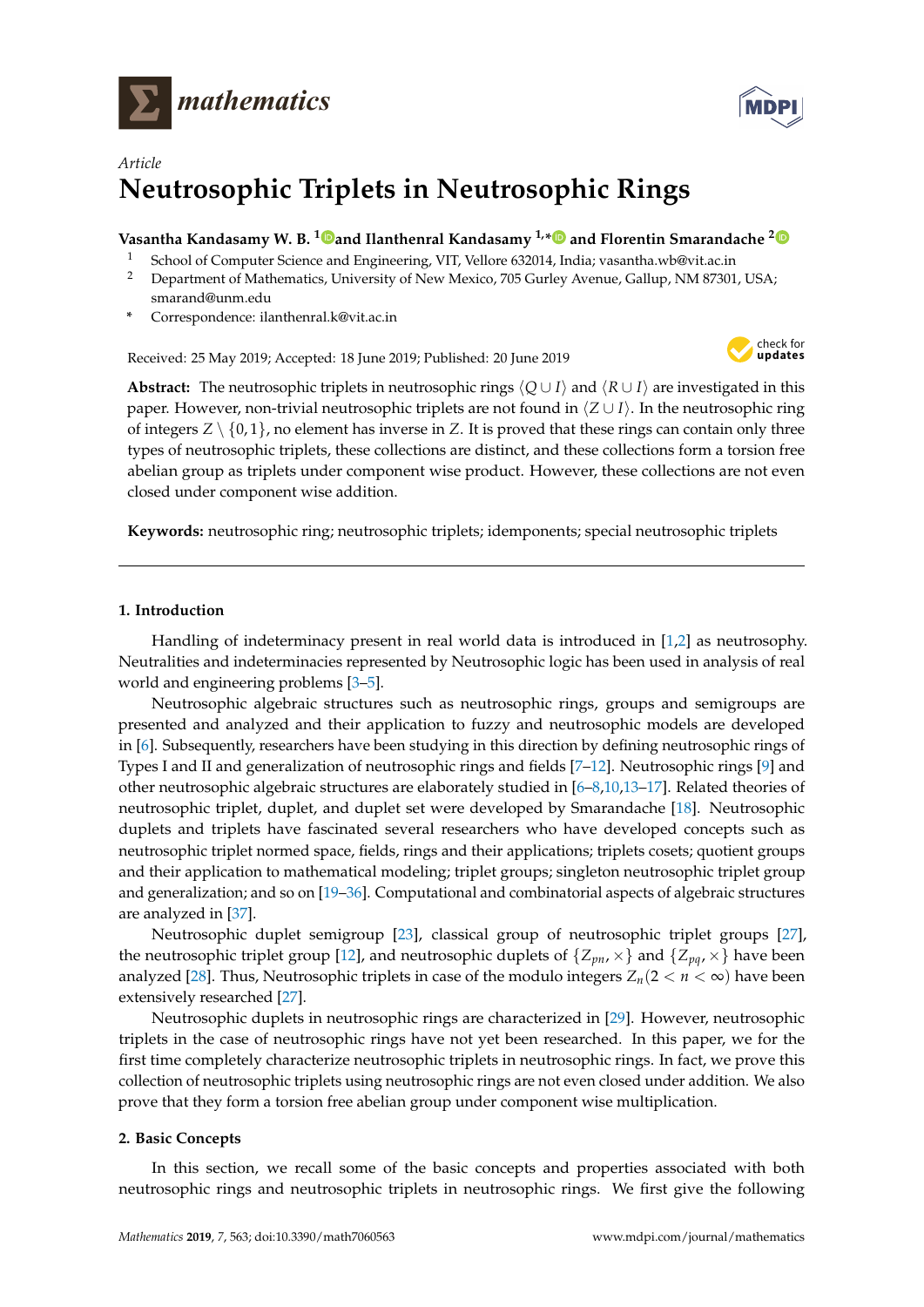notations: *I* denotes the indeterminate and it is such that  $I \times I = I = I^2$ . *I* is called as the neutrosophic value. *Z*, *Q* and *R* denote the ring of integers, field of rationals and field of reals, respectively.  $\langle Z \cup I \rangle = \{a + bI | a, b \in Z, I^2 = I\}$  is the neutrosophic ring of integers,  $\langle Q \cup I \rangle = \{a + bI | a, b \in Q, I\}$  $I^2 = I$ } is the neutrosophic ring of rationals and  $\langle R \cup I \rangle = \{a + bI | a, b \in R, I^2 = I\}$  is the neutrosophic ring of reals with usual addition and multiplication in all the three rings.

# **3. Neutrosophic Triplets in**  $\langle Q \cup I \rangle$  and  $\langle R \cup I \rangle$

In this section, we prove that the neutrosophic rings  $\langle Q \cup I \rangle$  and  $\langle R \cup I \rangle$  have infinite collection of neutrosophic triplets of three types. Both collections enjoy strong algebraic structures. We explore the algebraic structures enjoyed by these collections of neutrosophic triplets. Further, the neutrosophic ring of integers  $\langle Z \cup I \rangle$  has no nontrivial neutrosophic triplets. An example of neutrosophic triplets in  $\langle Q \cup I \rangle$  is provided before proving the related results.

**Example 1.** Let  $S = \langle Q \cup I \rangle$ , +,  $\times$  (or  $\langle R \cup I \rangle$ , +,  $\times$ ) be the neutrosophic ring. If  $x = a - aI \in$  $S(a \neq 0)$ *, then* 

$$
y = \frac{1}{a} - \frac{I}{a} \in S
$$

*is such that*

$$
x \times y = (a - aI) \times \left(\frac{1}{a} - \frac{I}{a}\right) = 1 - I - I + I = 1 - I.
$$

*Thus, for every*  $x = a - aI$ , *of this form in S we have a unique y of the form* 

$$
\frac{1}{a} - \frac{I}{a}
$$

*such that*  $x \times y = 1 - I$ . Further,  $1 - I \in S$  *is such that*  $1 - I \times 1 - I = 1 - I + I - I = 1 - I \in S$ . Thus, *these triplets*

$$
\left\{a - aI, 1 - I, \frac{1}{a} - \frac{I}{a}\right\} \text{ and } \left\{\frac{1}{a} - \frac{I}{a}, 1 - I, a - aI\right\}
$$

*form neutrosophic triplets with* 1 − *I as a neutral element.*

*Similarly, for aI*  $\in S$ ( $a \neq 0$ ), we have a unique

$$
\frac{I}{a} \in S \text{ such that } aI \times \frac{I}{a} = I
$$

*and*  $I \times I = I$  *is an idempotent. Thus,* 

$$
\left\{ aI, I, \frac{I}{a} \right\} \ and \ \left\{ \frac{I}{a}, I, aI \right\}
$$

*are neutrosophic triplets with I as the neutral element.*

First, we prove  $\langle Q \cup I \rangle$  and  $\langle R \cup I \rangle$  have only *I* and 1 − *I* as nontrivial idempotents as invariably one idempotents serve as neutrals of neutrosophic triplets.

**Theorem 1.** Let  $S = \langle Q \cup I \rangle, +, \times$  (or  $\{ \langle R \cup I \rangle, +, \times \}$ ) be a neutrosophic ring. The only non-trivial *idempotents in S are I and*  $1 - I$ .

**Proof.** We call 0 and  $1 \in S$  as trivial idempotents. Suppose  $x \in S$  is a non-trivial idempotent, then  $x = aI$  or  $x = a + bI \in S(a \neq 0, b \neq 0)$ . Now,  $x \times x = aI \times aI = a^2I$  (as  $I^2 = I$ ); if *x* is to be an idempotent, we must have  $aI = a^2I$ ; that is,  $(a - a^2)I = 0(I \neq 0)$ , thus  $a^2 = a$ . However, in *Q* or *R*,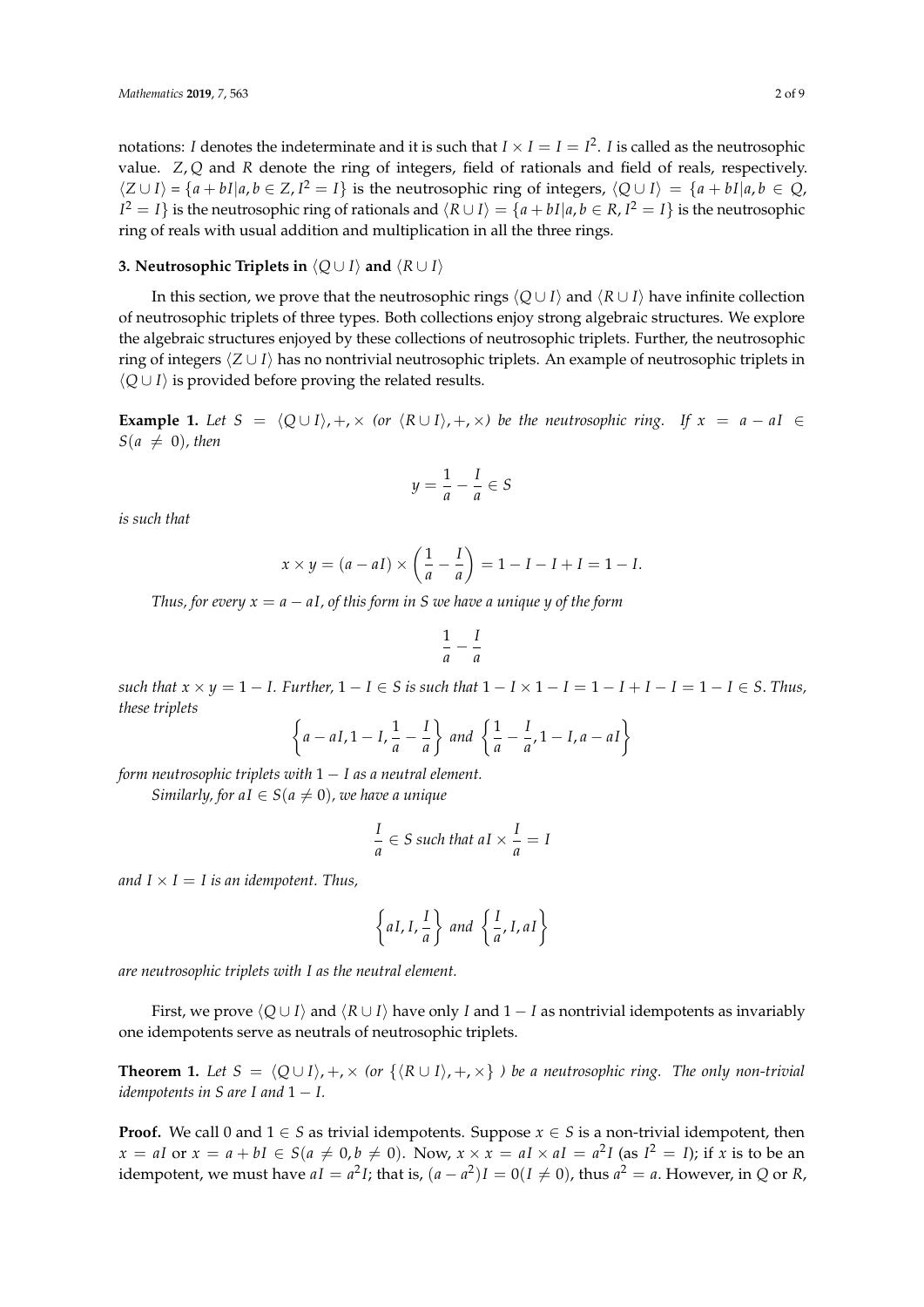$a^2 = a$  implies  $a = 0$  or  $a = 1$ ; as  $a \neq 0$ , we have  $a = 1$ ; thus,  $x = I$  and  $x$  is a nontrivial idempotent in *S*. Now, let  $y = a + bI$ ;  $a \neq 0$  and  $b \neq 0$  for  $a = 0$  will reduce to case  $y = I$  is an idempotent.

$$
y^2 = (a + bI) \times (a + bI) = a^2 + b^2I + 2abI
$$

That is,  $y^2 = a + bI \times a - bI = a^2 + abI + abI + b^2I = a + bI$ , equating the real and neutrosophic parts.

$$
a^2 = a
$$
 i.e.,  $a(a-1) = 0 \Rightarrow a = 1$  as  $a \neq 0$  and  $2ab + b^2 - b = 0$ 

 $b(2a + b - 1) = 0; b \neq 0$ , thus  $2a + b - 1 = 0$ ; further,  $a \neq 0$  as  $a = 0$  will reduce to the case  $I^2 = I$ , thus  $a = 1$ . Hence,  $2 + b - 1 = 0$ , thus  $b = -1$ . Hence,  $a = 1$  and  $b = -1$  leading to  $y = 1 - I$ . Thus, only the non-trivial idempotents of *S* are *I* and  $1 - I$ . □

We next find the form of the triplets in S.

**Theorem 2.** Let  $S = \{Q \cup I\}, +, \times\}$  (or  $\{R \cup I\}, +, \times$ ) be the neutrosophic ring. The neutrosophic triplets *in S are only of the following form for*  $a, b \in Q$  *or R.* 

$$
\left( i\right)
$$

$$
\left(a - aI, 1 - I, \frac{1}{a} - \frac{I}{a}\right) \text{ and } \left(\frac{1}{a} - \frac{I}{a}, 1 - I, a - aI\right); a \neq 0.
$$
\n
$$
\left(bI, I, \frac{I}{b}\right) \text{ and } \left(\frac{I}{b}, I, b\right); b \neq 0.
$$

*(iii)*

*(ii)*

$$
\left(a+bI,1,\frac{1}{a}-\frac{bI}{a(a+b)}\right); a+b \neq 0 \text{ and } \left(\frac{1}{a}-\frac{bI}{a(a+b)},1,a+bI\right).
$$

**Proof.** Let *S* be the neutrosophic ring. Let  $x = \{a + bI, e + fI, c + dI\}$  be a neutrosophic triplet in *S*; *a*, *b*, *c*, *d*, *e*, *f*  $\in$  *Q* or *R*. We prove the neutrosophic triplets of *S* are in one of the forms. If *x* is a neutrosophic triplet, then we have

<span id="page-2-0"></span>
$$
a + bI \times e + fI = a + bI \tag{1}
$$

<span id="page-2-1"></span>
$$
e + fI \times c + dI = c + dI \tag{2}
$$

and

<span id="page-2-2"></span>
$$
a + bI \times c + dI = e + fI \tag{3}
$$

Now, solving Equation [\(1\)](#page-2-0), we get

 $ae + (bfI + beI + afI) = a + bI$ 

Equating the real and neutrosophic parts, we get

<span id="page-2-3"></span>
$$
ae = a \tag{4}
$$

<span id="page-2-4"></span>
$$
bf + be + af = b \tag{5}
$$

Expanding Equation [\(2\)](#page-2-1), we get

$$
ce + f cI + del + f dI = c + dI.
$$

Equating the real and neutrosophic parts, we get

<span id="page-2-5"></span>
$$
ce = c \tag{6}
$$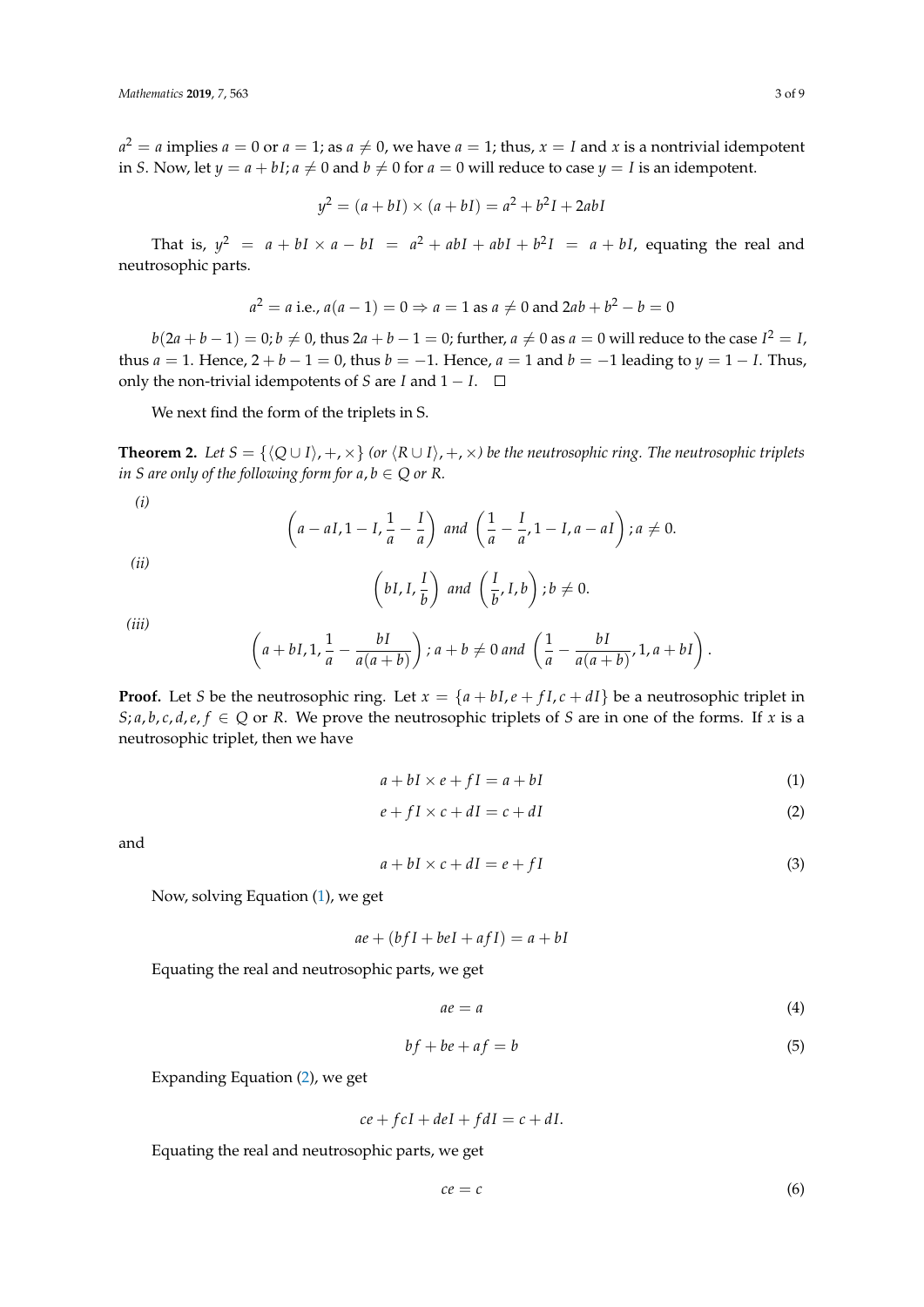<span id="page-3-0"></span>
$$
fc + de + fd = d.\tag{7}
$$

Solving Equation [\(3\)](#page-2-2), we get

$$
ac + bcI + b dI + adI = e + fl
$$

Equating the real and neutrosophic parts, we get

<span id="page-3-2"></span>
$$
ac = e \tag{8}
$$

<span id="page-3-1"></span>
$$
bc + bd + ad = f \tag{9}
$$

We find conditions so that Equations [\(4\)](#page-2-3) and [\(5\)](#page-2-4) are true.

Now,  $ae = a$  and  $bf + be + af = b$ ;  $ae = a$  gives  $a(e - 1) = 0$  if  $a = 0$  and  $e \neq 1$  using in Equation [\(4\)](#page-2-3), thus if  $a = 0$ , we get  $e = 0$  and using  $e = 0$  in Equation [\(6\)](#page-2-5), we get  $c = 0$ . Thus,  $a = c = e = 0$ . This forces  $b \neq 0$ ,  $d \neq 0$  and  $f \neq 0$ . We solve for *b*, *d* and *f* using Equations [\(5\)](#page-2-4), [\(7\)](#page-3-0) and [\(9\)](#page-3-1). Equations [\(5\)](#page-2-4) and [\(7\)](#page-3-0) gives  $bf = b$  as  $b \neq 0$ ,  $f = 1$ . Now,  $fd = d$  as  $f = 1$ ;  $d = d$ . Equation (9) gives  $bd = f$  or  $bd = 1$ , thus

$$
d=\frac{1}{b}(b\neq 0).
$$

Thus, we get

$$
\left(bI, I, \frac{I}{b}\right)
$$

to be neutrosophic triplet then

$$
\left(\frac{I}{b},I,bI\right)
$$

is also a neutrosophic triplet. Thus, we have proved (ii) of the theorem.

Assume in Equation [\(4\)](#page-2-3)  $ae = a$ ;  $a \neq 0$ , which forces  $e = 1$ . Now, using Equation [\(8\)](#page-3-2), we get  $ac = 1$ , thus

$$
c=\frac{1}{a}.
$$

Using Equation [\(5\)](#page-2-4), we get  $bf + b + af = b$ , thus  $(a + b)f = 0$ . If  $f = 0$ , then we have

$$
\left(a+bI,1,\frac{1}{a}+dI\right)
$$

should be a neutrosophic triplet. That is,

$$
(a + bI) \times \left(\frac{1}{a} + dI\right) = 1
$$
  

$$
1 + \frac{b}{a}I + daI + dbI = 1
$$
  

$$
\frac{b}{a} + da + db = 0
$$
  

$$
b + a^2d + abd = 0
$$
  

$$
b(ad + 1) + a^2d = 0
$$
  

$$
d(a^2 + ab) = -b.
$$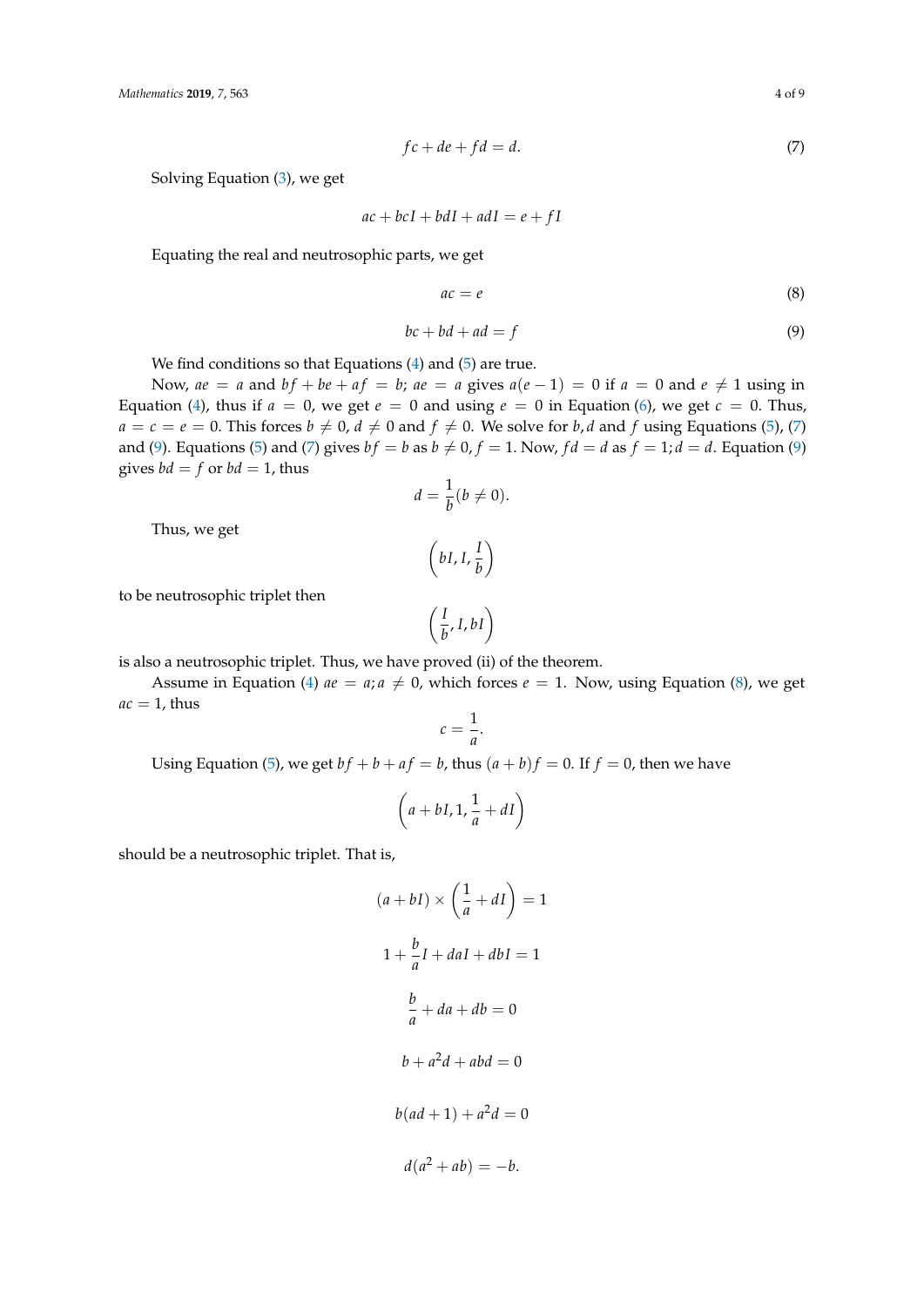$$
d = \frac{-b}{a^2 + ab} = \frac{-b}{a(a+b)}
$$

 $a \neq 0$  and  $a + b \neq 0$ .  $a + b \neq 0$  for if  $a + b = 0$ , then  $b = 0$  we get  $d = 0$ . Thus, the trivial triplet

$$
(a,1,\frac{1}{a})
$$

will be obtained. Thus,  $a + b \neq 0$  and

$$
\left(a + bI, 1, \frac{1}{a} - \frac{bI}{a(a+b)}\right) \text{ and } \left(\frac{1}{a} - \frac{bI}{a(a+b)}, 1, a+bI\right)
$$

are neutrosophic triplets so that Condition (iii) of theorem is proved.

Now, let  $f \neq 0$ , thus  $a + b = 0$  and  $c + d = 0$ . We get  $a = -b$  or  $b = -a$  and  $d = -c$ . We have already proved  $c = \frac{1}{a}$ . Using Equations [\(8\)](#page-3-2) and [\(9\)](#page-3-1) and conditions  $a = -b$  and  $c = -d$ , we get  $f = -1$ . Hence, the neutrosophic triplets are

$$
\left(a - aI, 1 - I, \frac{1}{a} - \frac{I}{a}\right)
$$
 and  $\left(\frac{1}{a} - \frac{I}{a}, 1 - I, a - aI\right)$ 

which is Condition (i) of the theorem.  $\Box$ 

**Theorem 3.** *Let*  $S = \{(Q \cup I), +, \times\}$  *(or*  $(R \cup I), +, \times\}$ *) be the neutrosophic ring.* 

$$
M = \left\{ \left( a - aI, 1 - I, \frac{1}{a} - \frac{I}{a} \right) | a \in Q \backslash \{0\} \right\}
$$

*be the collection of neutrosophic triplets of S with neutral* 1 − *I is commutative group of infinite order with*  $(1 - I, 1 - I, 1 - I)$  *as the multiplicative identity.* 

**Proof.** To prove *M* is a group of infinite order, we have to prove *M* is closed under component-wise product and has an identity with respect to which every element has an inverse.

Let

$$
x = \left(a - aI, 1 - I, \frac{1}{a} - \frac{I}{a}\right) \text{ and } y = \left(c - cI, 1 - I, \frac{1}{c} - \frac{I}{c}\right) \in M
$$
  

$$
x \times y = \left(a - aI, 1 - I, \frac{1}{a} - \frac{I}{a}\right) \times \left(c - cI, 1 - I, \frac{1}{c} - \frac{I}{c}\right)
$$
  

$$
= \left(ac - acI - acI + acI, 1 - 2I + I, \frac{1}{ac} - \frac{I}{ac} - \frac{I}{ac} + \frac{I}{ac}\right)
$$
  

$$
= \left(ac - acI, 1 - I, \frac{1}{ac} - \frac{I}{ac}\right) \in M.
$$

Thus, *M* is closed under component wise product.

We see that, when  $a = 1$ , we get  $e = (1 - I, 1 - I, 1 - I) \in M$  is the identity of M under component wise multiplication. Clearly,  $e \times x = x \times e = x$  for all  $x \in M$ , thus *e* is the identity of *M*. For every

$$
x = \left(a - aI, 1 - I, \frac{1}{a} - \frac{I}{a}\right),
$$

we have a unique

$$
x^{-1} = \left(\frac{1}{a} - \frac{I}{a}, 1 - I, a - aI\right) \in M
$$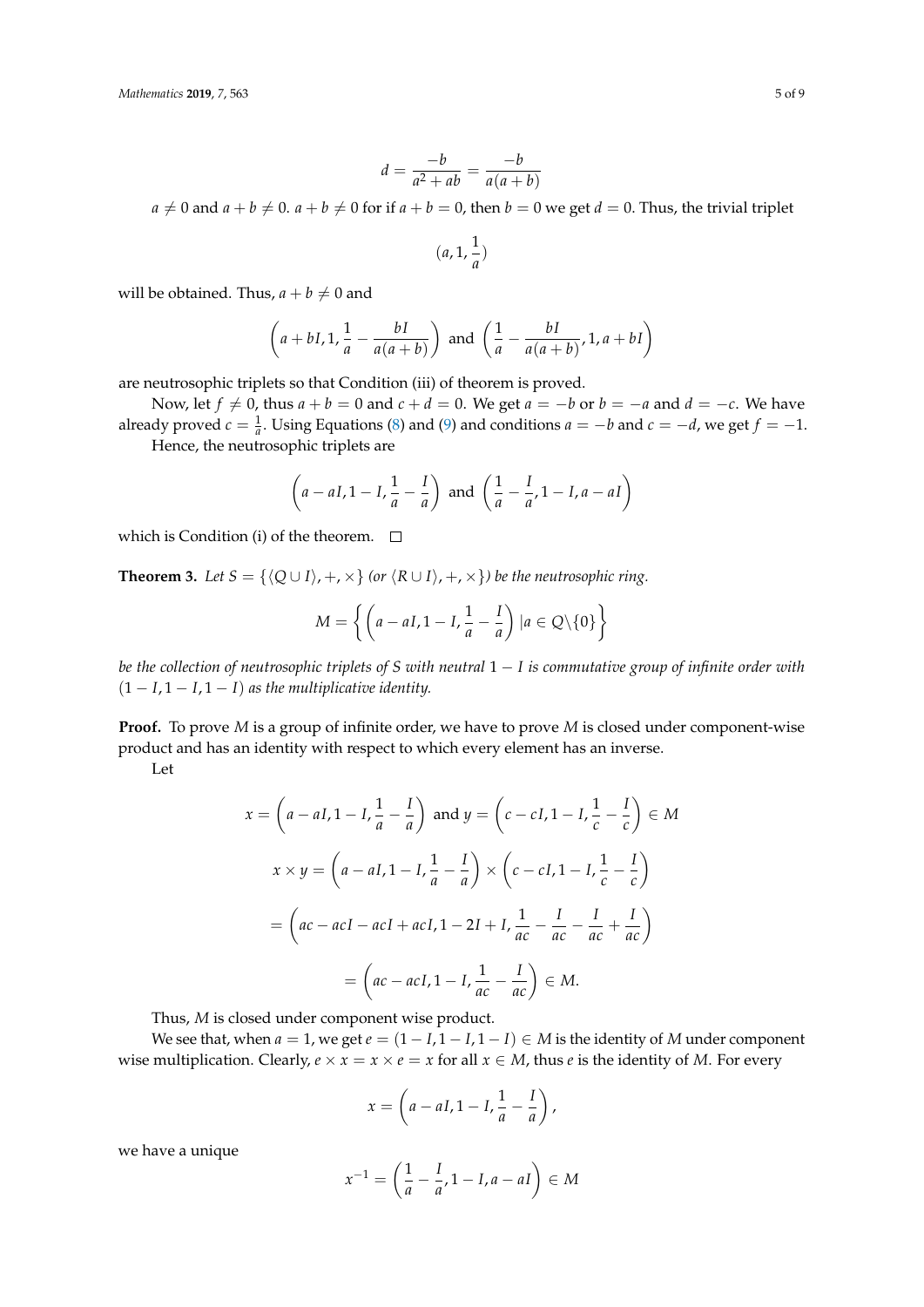such that

$$
x \times x^{-1} = x^{-1} \times x = e = (1 - I, 1 - I, 1 - I)
$$
  

$$
x \times x^{-1} = \left( a - aI, 1 - I, \frac{1}{a} - \frac{I}{a} \right) \times \left( \frac{1}{a} - \frac{I}{a} \right) - \left( \frac{1}{a} - \frac{I}{a'}, 1 - I, a - aI \right)
$$
  

$$
= \left( \frac{a}{a} - \frac{aI}{a} - \frac{aI}{a} + \frac{aI}{a'}, 1 - 2I + I, \frac{a}{a} - \frac{aI}{a} - \frac{aI}{a} + \frac{aI}{a} \right)
$$
  

$$
= (1 - I, 1 - I, 1 - I)
$$

as  $a \neq 0$ . Thus,  $(M, \times)$  is a group under component wise product, which is known as the neutrosophic triplet group.  $\square$ 

**Theorem 4.** Let  $S = \{Q \cup I\}, +, \times\}$  (or  $\{R \cup I\}, +, \times\}$ ) be the neutrosophic ring. The collection of *neutrosophic triplets*

$$
N = \left\{ \left( aI, I, \frac{I}{a} \right) | a \in Q \backslash \{0\} \right\}
$$

*(or R*\{0}) *forms a commutative group of infinite order under component wise multiplication with (I, I, I) as the multiplicative identity.*

**Proof.** Let

$$
N = \left\{ \left( aI, I, \frac{I}{a} \right) | a \neq 0 \in Q \text{ or } R \right\}
$$

be a collection of neutrosophic triplets. To prove *N* is commutative group under component wise product, let

$$
x = \left( aI, I, \frac{I}{a} \right)
$$

and

$$
y=\left(bI,I,\frac{I}{b}\right)\in M.
$$

To show  $x \times y \in N$ .

$$
x \times y = \left( aI, I, \frac{I}{a} \right) \times \left( bI, I, \frac{I}{b} \right) = \left( abI, I, \frac{I}{ab} \right),
$$

using the fact  $I^2 = I$ . Hence,  $(N, \times)$  is a semigroup under product.

Considering  $e = (I, I, I) \in N$ , we see that  $e \times e = x \times e = x$  for all  $x \in N$ .

$$
e \times x = (I, I, I) \times \left( aI, I, \frac{I}{a} \right) = \left( aI, I, \frac{I}{a} \right) = x (\text{ using } I^2 = I).
$$

Thus,  $(I, I, I)$  is the identity element of  $(N, \times)$ . For every

$$
x = \left( aI, I, \frac{I}{a} \right),
$$

we have a unique

$$
x^{-1} = \left(\frac{I}{a}, I, a\right) \in N
$$

is such that

$$
x \times x^{-1} = \left( aI, I, \frac{I}{a} \right) = (I, I, I)
$$

as  $a \neq 0$  and  $I^2 = I$ .

Thus,  $\{N, \times\}$  is a commutative group of infinite order.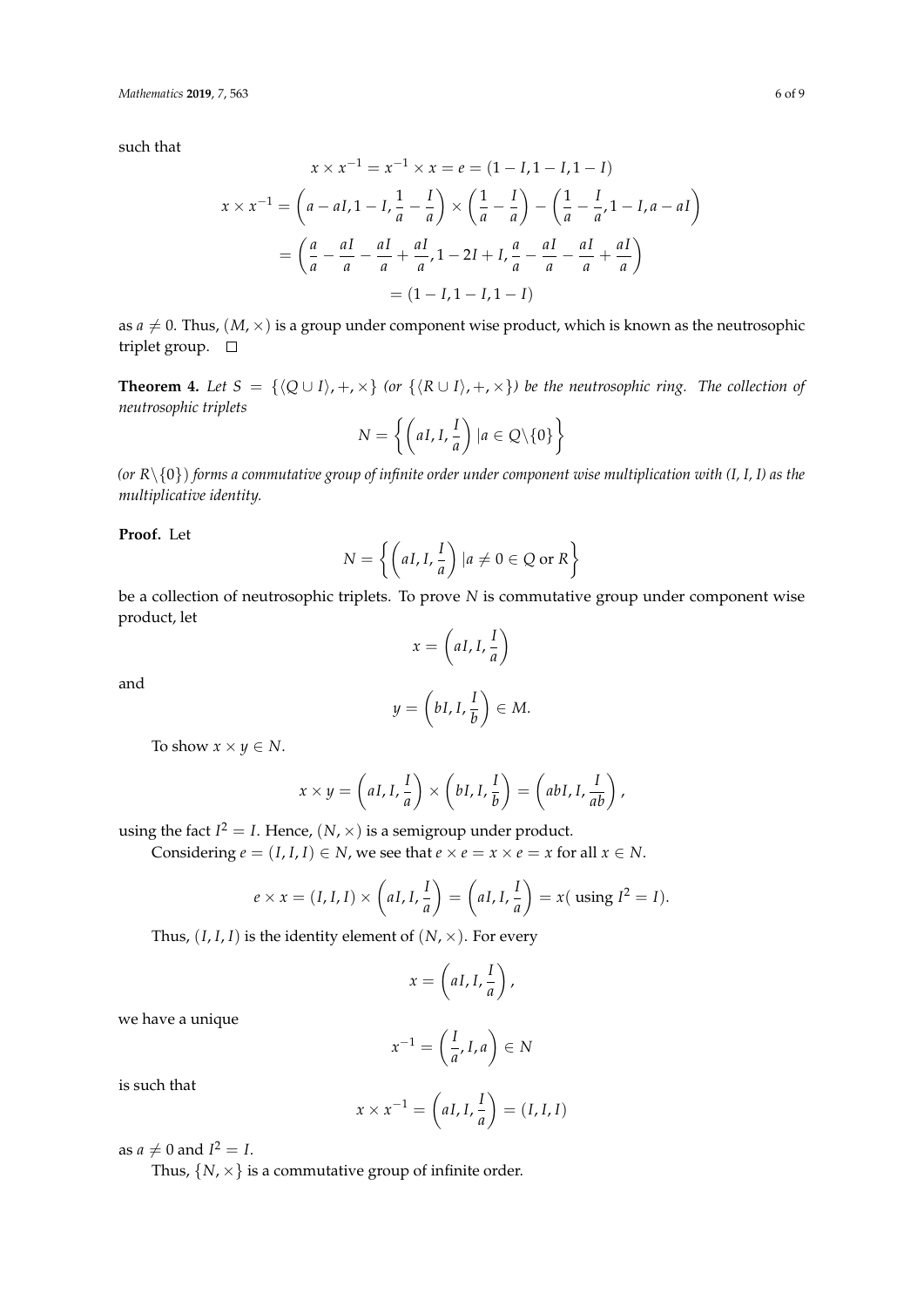It is interesting to note both the sets M and N are not even closed under addition. Next, let

$$
P = \left\{ a + bI, 1, \frac{1}{a} - \frac{bI}{a(a+b)}; a \neq b; a + b \neq 0, a \neq 0. \right\}
$$

We get

$$
a + bI \times \frac{1}{a} - \frac{bI}{a(a+b)} = 1.
$$

 $\Box$ 

We call these neutrosophic triplets as special neutrosophic triplets contributed by the unity 1 of the ring which is the trivial idempotent of *S*; however, where it is mandatory, *x* and *anti*(*x*) are nontrivial neutrosophic numbers with  $neut(x) = 1$ .

**Theorem 5.** Let  $S = \langle Q \cup I \rangle$ , +,  $\times$  (or  $\langle R \cup I \rangle$ , +,  $\times$ ) be the neutrosophic ring. Let

$$
P = \left\{ (a + bI, 1, \frac{1}{a} - \frac{bI}{a(a + b)}; a \neq b, \text{ where } a, b \in Q \setminus \{0\} \text{ (or } R \setminus 0) \text{ and } a + b \neq 0 \right\}
$$

*be the collection of special neutrosophic triplets with 1 as the neutral. P is a torsion free abelian group of infinite order with* (1, 1, 1) *as its identity under component wise product.*

**Proof.** It is easily verified *P* is closed under the component wise product and  $(1, 1, 1)$  acts as the identity for component wise product. For every

$$
x = \left(a - bI, 1, \frac{1}{a} + \frac{bI}{a(a-b)}\right) \in P,
$$

we have a unique

$$
y = \left(\frac{1}{a} + \frac{bI}{a(a-b)}, 1, a-bI\right) \in P
$$

such that  $x \times y = (1, 1, 1)$ . We also see  $x^n \neq (1, 1, 1)$  for any  $x \in P$  and  $n \neq 0$ ( $n > 0$ );  $x \neq (1, 1, 1)$ , hence *P* is a torsion free abelian group.  $\Box$ 

# **4. Discussion and Conclusions**

We show that, in the case of neutrosophic duplets in  $\langle Z \cup I \rangle$ ,  $\langle Q \cup I \rangle$  or  $\langle R \cup I \rangle$ , the collection of duplets {*a* − *aI*} forms a neutrosophic subring. However, in the case of neutrosophic triplets, we show that  $\langle Z \cup I \rangle$  has no nontrivial triplets and we have shown there are three distinct collection of neutrosophic triplets in  $\langle R \cup I \rangle$  and  $\langle Q \cup I \rangle$ . We have proved there are only three types of neutrosophic triplets in these neutrosophic rings and all three of them form abelian groups that are torsion free under component wise product. For future research, we would apply these neutrosophic triplets to concepts akin to SVNS and obtain some mathematical models.

**Author Contributions:** Conceptualization, V.K.W.B. and F.S.; writing—original draft preparation, V.K.W.B. and I.K.; writing—review and editing, I.K.

**Funding:** This research received no external funding.

**Acknowledgments:** The authors would like to thank the reviewers for their reading of the manuscript and many insightful comments and suggestions.

**Conflicts of Interest:** The authors declare no conflict of interest.

#### **References**

<span id="page-6-0"></span>1. Smarandache, F. *A Unifying Field in Logics: Neutrosophic Logic. Neutrosophy, Neutrosophic Set, Neutrosophic Probability and Statistics*; American Research Press: Rehoboth, DE, USA, 2005; ISBN 978-1-59973-080-6.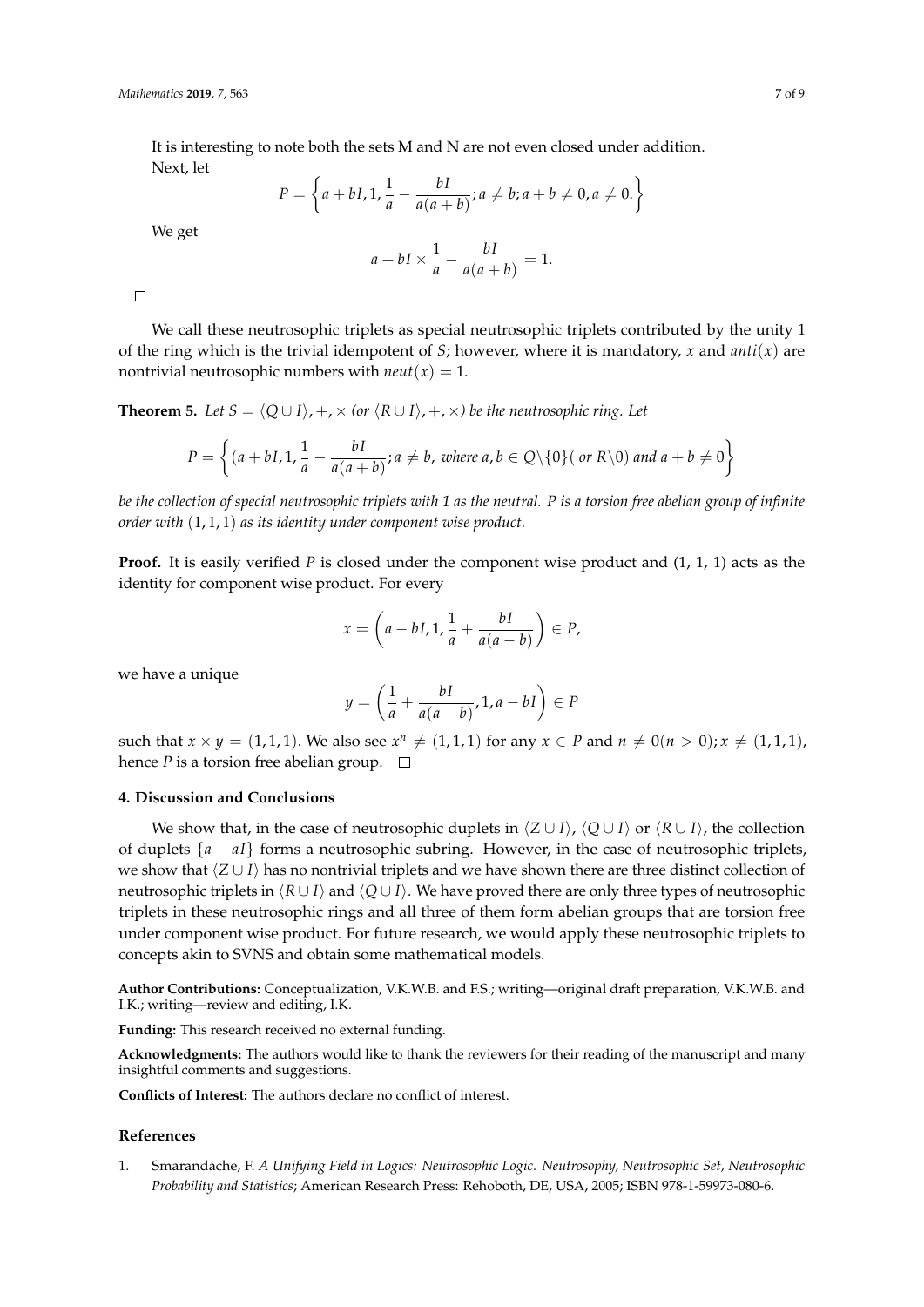- <span id="page-7-0"></span>2. Smarandache, F. Neutrosophic set-a generalization of the intuitionistic fuzzy set. In Proceedings of the 2006 IEEE International Conference on Granular Computing, Atlanta, GA, USA, 10–12 May 2006; pp. 38–42.
- <span id="page-7-1"></span>3. Wang, H.; Smarandache, F.; Zhang, Y.; Sunderraman, R. Single valued neutrosophic sets. *Review* **2010**, *1*, 10–15.
- 4. Kandasamy, I. Double-Valued Neutrosophic Sets, their Minimum Spanning Trees, and Clustering Algorithm. *J. Intell. Syst.* **2018**, *27*, 163–182. [\[CrossRef\]](http://dx.doi.org/10.1515/jisys-2016-0088)
- <span id="page-7-2"></span>5. Kandasamy, I.; Smarandache, F. Triple Refined Indeterminate Neutrosophic Sets for personality classification. In Proceedings of the 2016 IEEE Symposium Series on Computational Intelligence (SSCI), Athens, Greece, 6–9 December 2016; pp. 1–8. [\[CrossRef\]](http://dx.doi.org/10.1109/SSCI.2016.7850153)
- <span id="page-7-3"></span>6. Vasantha, W.B.; Smarandache, F. *Basic Neutrosophic Algebraic Structures and Their Application to Fuzzy and Neutrosophic Models*; Hexis: Phoenix, AZ, USA, 2004; ISBN 978-1-931233-87-X.
- <span id="page-7-4"></span>7. Vasantha, W.B.; Smarandache, F. *N-Algebraic Structures and SN-Algebraic Structures*; Hexis: Phoenix, AZ, USA, 2005; ISBN 978-1-931233-05–5.
- <span id="page-7-7"></span>8. Vasantha, W.B.; Smarandache, F. *Some Neutrosophic Algebraic Structures and Neutrosophic N-Algebraic Structures*; Hexis: Phoenix, AZ, USA, 2006; ISBN 978-1-931233-15-2.
- <span id="page-7-6"></span>9. Vasantha, W.B.; Smarandache, F. *Neutrosophic Rings*; Hexis: Phoenix, AZ, USA, 2006; ISBN 978-1-931233-20-9.
- <span id="page-7-8"></span>10. Agboola, A.A.A.; Adeleke, E.O.; Akinleye, S.A. Neutrosophic rings II. *Int. J. Math. Comb.* **2012**, *2*, 1–12.
- 11. Smarandache, F. Operators on Single-Valued Neutrosophic Oversets, Neutrosophic Undersets, and Neutrosophic Offsets. *J. Math. Inf.* **2016**, *5*, 63–67. [\[CrossRef\]](http://dx.doi.org/10.5958/2320-3226.2016.00007.2)
- <span id="page-7-5"></span>12. Smarandache, F.; Ali, M. Neutrosophic triplet group. *Neural Comput. Appl.* **2018**, *29*, 595–601. [\[CrossRef\]](http://dx.doi.org/10.1007/s00521-016-2535-x)
- <span id="page-7-9"></span>13. Agboola, A.A.A.; Akinola, A.D.; Oyebola, O.Y. Neutrosophic Rings I. *Int. J. Math. Comb.* **2011**, *4*, 115.
- 14. Ali, M.; Smarandache, F.; Shabir, M.; Naz, M. Soft Neutrosophic Ring and Soft Neutrosophic Field. *Neutrosophic Sets Syst.* **2014**, *3*, 53–59.
- 15. Ali, M.; Smarandache, F.; Shabir, M.; Vladareanu, L. Generalization of Neutrosophic Rings and Neutrosophic Fields. *Neutrosophic Sets Syst.* **2014**, *5*, 9–13.
- 16. Ali, M.; Shabir, M.; Smarandache, F.; Vladareanu, L. Neutrosophic LA-semigroup Rings. *Neutrosophic Sets Syst.* **2015**, *7*, 81–88.
- <span id="page-7-10"></span>17. Broumi, S.; Smarandache, F.; Maji, P.K. Intuitionistic Neutrosphic Soft Set over Rings. *Math. Stat.* **2014**, *2*, 120–126.
- <span id="page-7-11"></span>18. Smarandache, F. *Neutrosophic Perspectives: Triplets, Duplets, Multisets, Hybrid Operators, Modal Logic, Hedge Algebras and Applications*, 2nd ed.; Pons Publishing House: Brussels, Belgium, 2017; ISBN 978-1-59973-531-3.
- <span id="page-7-12"></span>19. Sahin, M.; Abdullah, K. Neutrosophic triplet normed space. *Open Phys.* **2017**, *15*, 697–704. [\[CrossRef\]](http://dx.doi.org/10.1515/phys-2017-0082)
- 20. Smarandache, F. Hybrid Neutrosophic Triplet Ring in Physical Structures. *Bull. Am. Phys. Soc.* **2017**, *62*, 17.
- 21. Smarandache, F.; Ali, M. Neutrosophic Triplet Field used in Physical Applications. In Proceedings of the 18th Annual Meeting of the APS Northwest Section, Pacific University, Forest Grove, OR, USA, 1–3 June 2017.
- 22. Smarandache, F.; Ali, M. Neutrosophic Triplet Ring and its Applications. In Proceedings of the 18th Annual Meeting of the APS Northwest Section, Pacific University, Forest Grove, OR, USA, 1–3 June 2017.
- <span id="page-7-13"></span>23. Zhang, X.H.; Smarandache, F.; Liang, X.L. Neutrosophic Duplet Semi-Group and Cancellable Neutrosophic Triplet Groups. *Symmetry* **2017**, *9*, 275. [\[CrossRef\]](http://dx.doi.org/10.3390/sym9110275)
- 24. Bal, M.; Shalla, M.M.; Olgun, N. Neutrosophic Triplet Cosets and Quotient Groups. *Symmetry* **2017**, *10*, 126. [\[CrossRef\]](http://dx.doi.org/10.3390/sym10040126)
- 25. Zhang, X.H.; Smarandache, F.; Ali, M.; Liang, X.L. Commutative neutrosophic triplet group and neutro-homomorphism basic theorem. *Ital. J. Pure Appl. Math.* **2017**. [\[CrossRef\]](http://dx.doi.org/10.5281/zenodo.2838452)
- 26. Vasantha, W.B.; Kandasamy, I.; Smarandache, F. *Neutrosophic Triplet Groups and Their Applications to Mathematical Modelling*; EuropaNova: Brussels, Belgium, 2017; ISBN 978-1-59973-533-7.
- <span id="page-7-14"></span>27. Vasantha, W.B.; Kandasamy, I.; Smarandache, F. A Classical Group of Neutrosophic Triplet Groups Using {*Z*2*p*, ×}. *Symmetry* **2018**, *10*, 194. [\[CrossRef\]](http://dx.doi.org/10.3390/sym10060194)
- <span id="page-7-15"></span>28. Vasantha, W.B.; Kandasamy, I.; Smarandache, F. Neutrosophic duplets of {*Zpn*, ×} and {*Zpq*, ×}. *Symmetry* **2018**, *10*, 345. [\[CrossRef\]](http://dx.doi.org/10.3390/sym10080345)
- <span id="page-7-16"></span>29. Vasantha, W.B.; Kandasamy, I.; Smarandache, F. Algebraic Structure of Neutrosophic Duplets in Neutrosophic Rings  $\langle Z \cup I \rangle$ ,  $\langle Q \cup I \rangle$  and  $\langle R \cup I \rangle$ . *Neutrosophic Sets Syst.* **2018**, *23*, 85–95.
- 30. Vasantha, W.B.; Kandasamy, I.; Smarandache, F. Semi-Idempotents in Neutrosophic Rings. *Mathematics* **2019**, *7*, 507. [\[CrossRef\]](http://dx.doi.org/10.3390/math7060507)